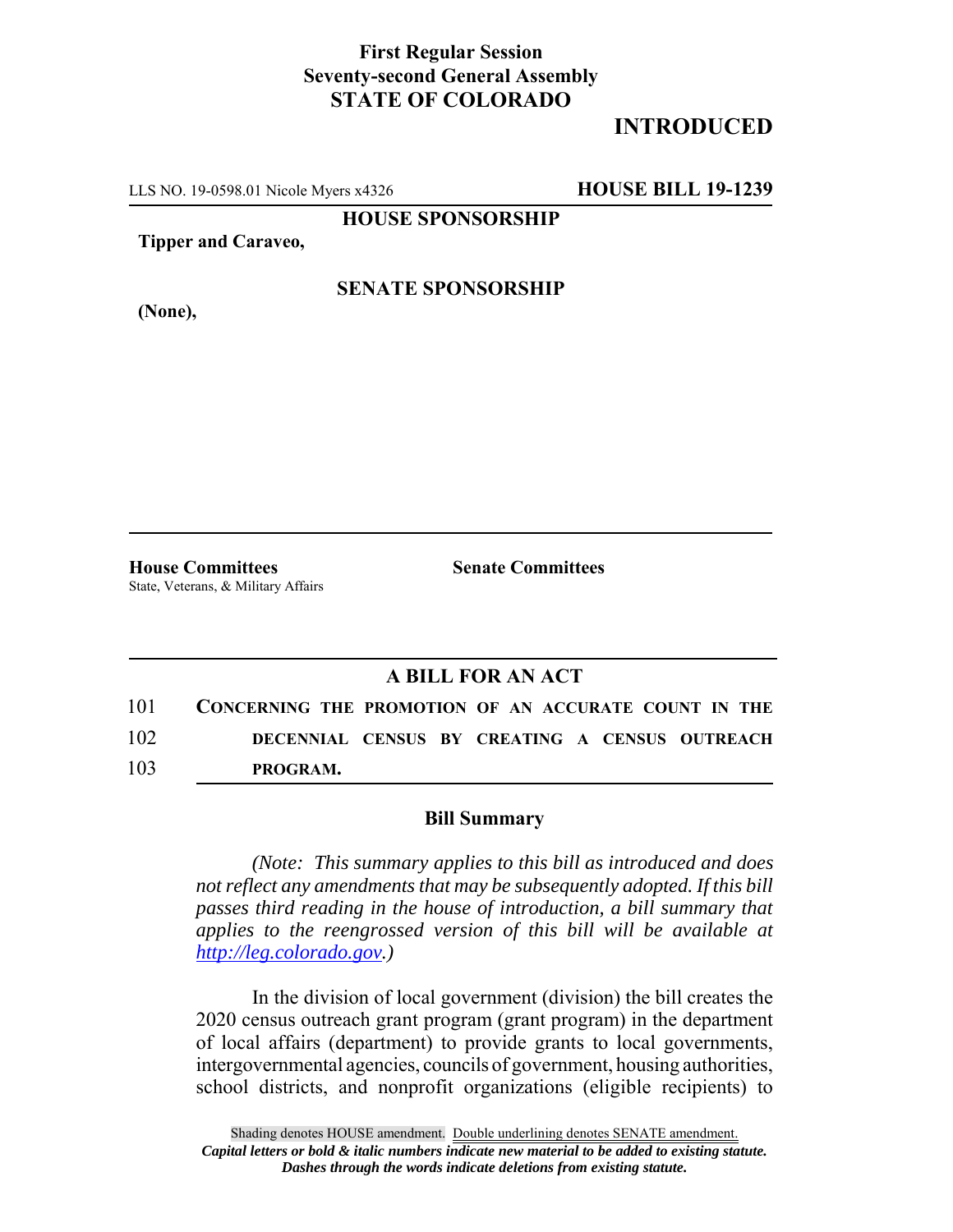support the accurate counting of the population of the state for the 2020 census.

The department, in coordination with the grant program committee (committee), which is also created in the division, is required to implement and administer the grant program and to develop policies and procedures necessary for such implementation and administration.

The committee is created in the division to make recommendations to the department regarding the policies and procedures to review grant applications and to make recommendations to the department regarding which applications to approve for the grant award. The committee consists of 7 members, 3 of whom are appointed by the governor and 4 of whom are appointed, one each, by the speaker of the house of representatives, the president of the senate, and the minority leaders of the house of representatives and the senate.

The bill specifies that eligible recipients may use grant money to conduct 2020 census outreach, promotion, and education to focus on hard-to-count communities in the state and to increase the self-response rate and accuracy of the 2020 census. Eligible recipients may also use grant money to further award grants to other local governments, intergovernmental agencies, councils of government, housing authorities, school districts, or nonprofit organizations.

To receive a grant, an eligible recipient must submit an application to the department in accordance with the policies and procedures developed by the department. The bill specifies the information that an application must include at a minimum.

The committee is required to review the applications received and to make recommendations to the department regarding which grant applications to approve. In developing its recommendations, the committee is required to consider whether the eligible recipient will be conducting outreach in hard-to-count communities and the size and geographic and demographic diversity of the hard-to-count communities in which outreach, education, and promotion of the 2020 census will occur as provided by all eligible recipients that receive grant money.

Subject to available appropriations and in accordance with the recommendation of the committee, the department is required to award grants for the purposes of the grant program on or before November 1, 2019, and to distribute the grant money to eligible recipients that were awarded grants within 30 days after the grants are awarded.

Each eligible recipient that received a grant through the grant program is required to submit a report to the department including information to be determined by the department. The department is required to submit a report to the local government committees of the senate and the house of representatives, or any successor committees, and to the governor regarding the census outreach conducted through the grant program.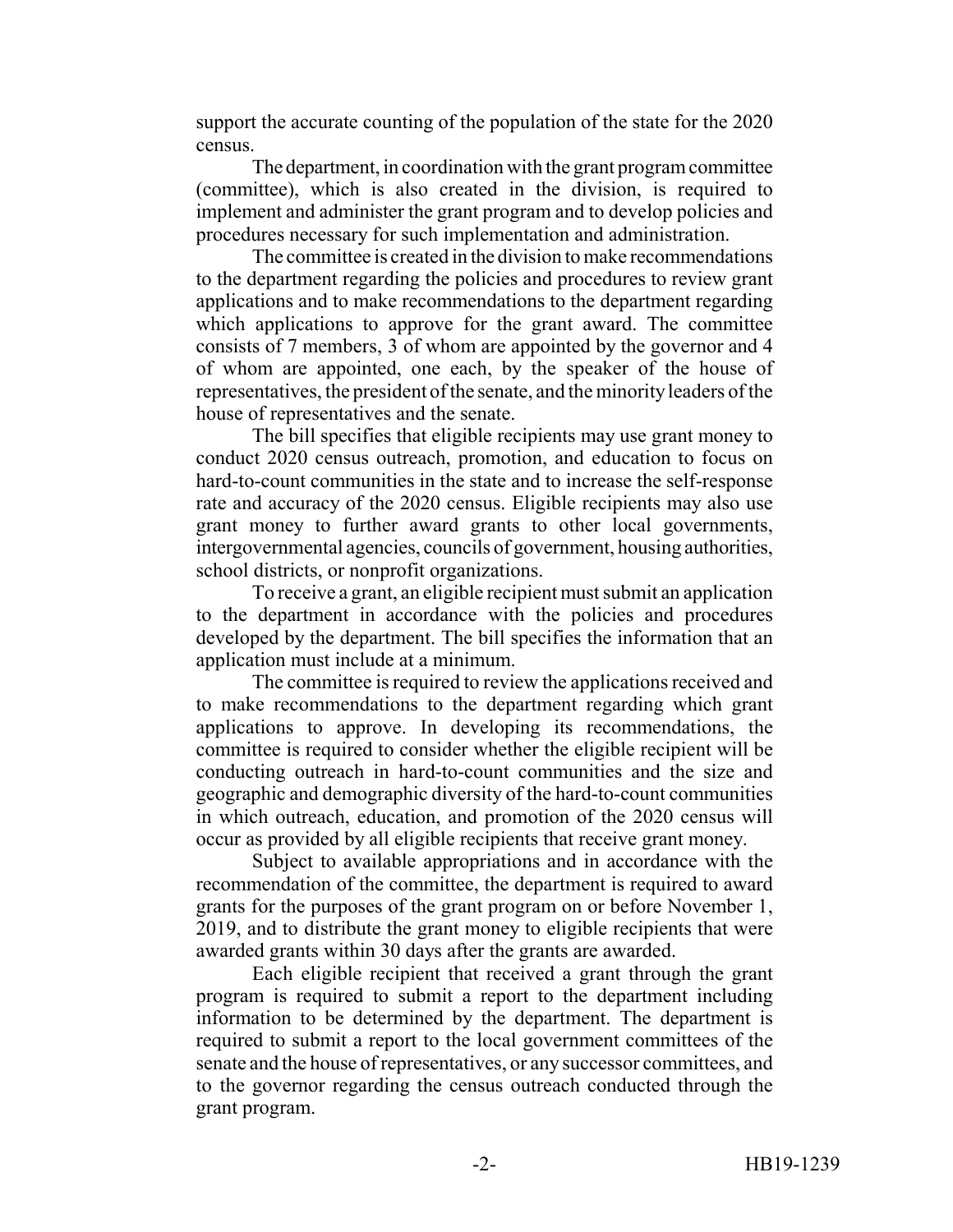For the 2019-20 fiscal year, the bill directs the general assembly to appropriate \$12 million to the department to award grants to eligible recipients for the purposes of the grant program. In addition, the department may solicit, accept, and expend gifts, grants, or donations from private or public sources for the purposes of the grant program.

On or before May 1, 2026, and on or before May 1 every 10 years thereafter, the department and the office of the governor are required to develop a strategic action plan, including a discussion of necessary funding for the plan, for outreach and promotion for a successful count of the population in Colorado during the upcoming decennial census.

 *Be it enacted by the General Assembly of the State of Colorado:* **SECTION 1.** The short title of this act is the "Every Person Counts In Colorado Act". **SECTION 2.** In Colorado Revised Statutes, **add** 24-32-125 and 24-32-126 as follows: **24-32-125. Census outreach grant program - creation - committee - legislative declaration - definitions - repeal.** (1) **Legislative declaration.** (a) THE GENERAL ASSEMBLY FINDS AND DECLARES THAT: 10 (I) THE DECENNIAL CENSUS OF THE POPULATION, THE ACTUAL ENUMERATION OF THE NUMBER OF PERSONS LIVING IN THE UNITED STATES AND ALL UNITED STATES TERRITORIES, IS REQUIRED BY THE UNITED STATES CONSTITUTION; **(II) A PRECISE COUNT IS VITAL TO GUARANTEEING EACH STATE**  RECEIVES THE APPROPRIATE NUMBER OF SEATS IN THE UNITED STATES HOUSE OF REPRESENTATIVES, INFLUENCES HOW STATES DRAW THEIR LEGISLATIVE DISTRICTS, ENSURES COMMUNITIES ACROSS THE COUNTRY RECEIVE PROPER FUNDING FOR A VARIETY OF IMPORTANT SERVICES ON WHICH INDIVIDUALS, FAMILIES, AND LOCAL ECONOMIES RELY, AND PROVIDES SOCIAL, DEMOGRAPHIC, AND ECONOMIC PROFILES OF THE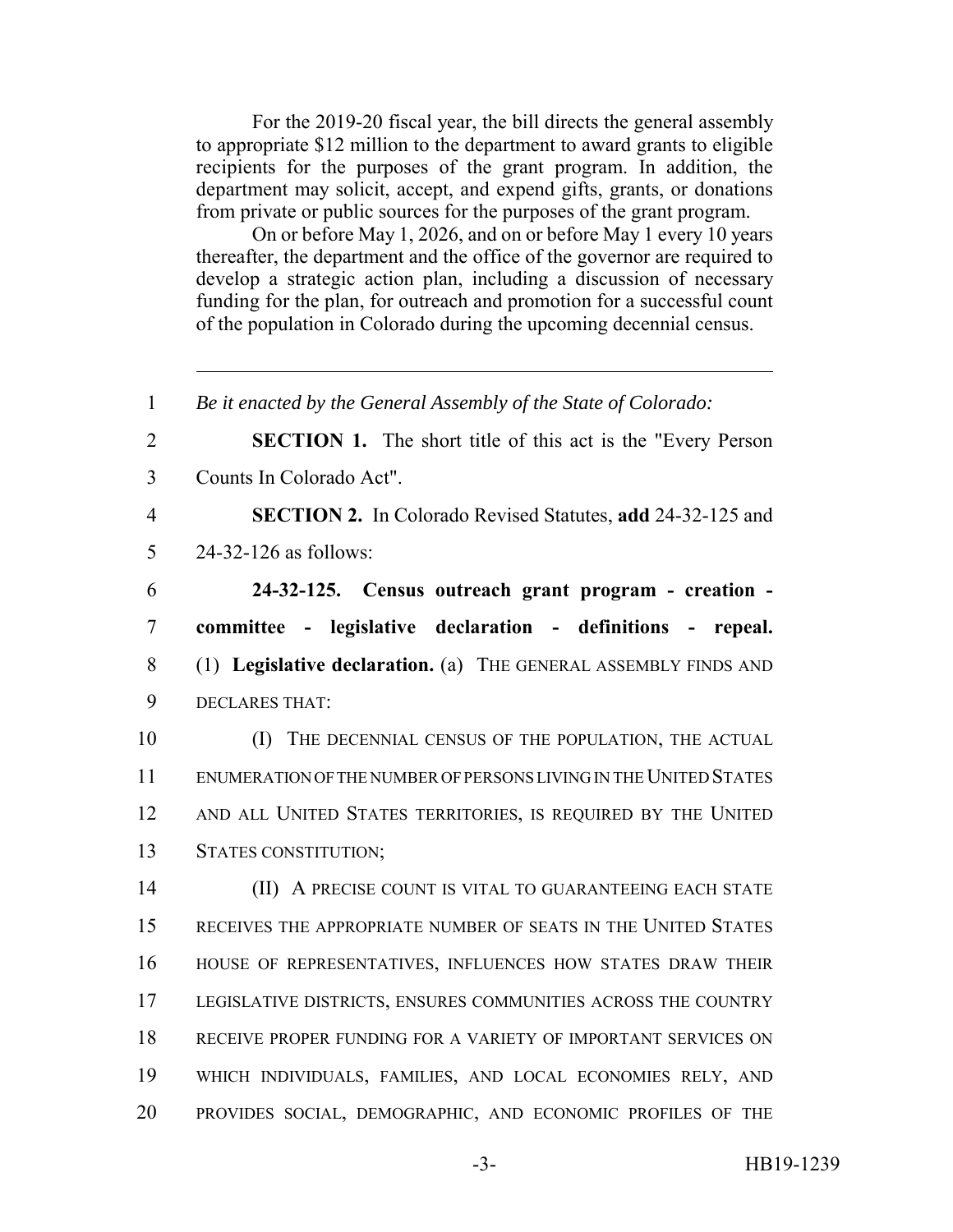NATION'S PEOPLE TO GUIDE POLICY DECISIONS AT EACH LEVEL OF GOVERNMENT;

 (III) OF THE APPROXIMATELY EIGHT HUNDRED EIGHTY-THREE BILLION DOLLARS DISTRIBUTED THROUGH FEDERAL PROGRAMS BASED ON CENSUS DATA IN THE 2016 FEDERAL FISCAL YEAR, COLORADO RECEIVED MORE THAN THIRTEEN BILLION DOLLARS THROUGH FEDERAL GRANTS AND DIRECT PAYMENTS FOR PROGRAMS THAT PROVIDE COLORADANS WITH HEALTH CARE, EDUCATION, TRANSPORTATION, NUTRITION, CHILD CARE, HOUSING, ENERGY ASSISTANCE, AND MANY OTHER SERVICES;

 (IV) THE MANY SIGNIFICANT HURDLES EXPERIENCED BY THE 2020 CENSUS, INCLUDING INSUFFICIENT FUNDING, ESPECIALLY FOR OUTREACH IN HARD-TO-COUNT COMMUNITIES AND POPULATIONS THAT HAVE BEEN HISTORICALLY UNDERCOUNTED BY PREVIOUS DECENNIAL CENSUSES, HAS RAISED SIGNIFICANT CONCERN ABOUT AN UNDERCOUNT OF THE 15 COLORADO POPULATION IN THE 2020 CENSUS;

 (V) DURING THE 2010 CENSUS, EVEN WITH THE ADDITIONAL OUTREACH RESOURCES AVAILABLE IN COMPARISON TO THOSE AVAILABLE FOR THE 2020 CENSUS, IN COLORADO CHILDREN UNDER THE AGE OF FIVE WERE UNDERCOUNTED BY EIGHTEEN THOUSAND AND LATINO CHILDREN UNDER THE AGE OF FIVE WERE UNDERCOUNTED BY EIGHT THOUSAND; AND 21 (VI) UNDERCOUNTING THE POPULATION OF COLORADO AND ITS LOCAL JURISDICTIONS JEOPARDIZES FUNDING FROM SEVERAL FEDERAL ASSISTANCE PROGRAMS THAT ALLOCATE FUNDS ON THE BASIS OF DECENNIAL CENSUS-DERIVED STATISTICS AND JEOPARDIZES THE LIKELIHOOD OF THE STATE GAINING A CONGRESSIONAL SEAT DURING CONGRESSIONAL REAPPORTIONMENT IN CONTRAST TO STATES THAT MAKE A SIGNIFICANT INVESTMENT IN A COMPLETE COUNT.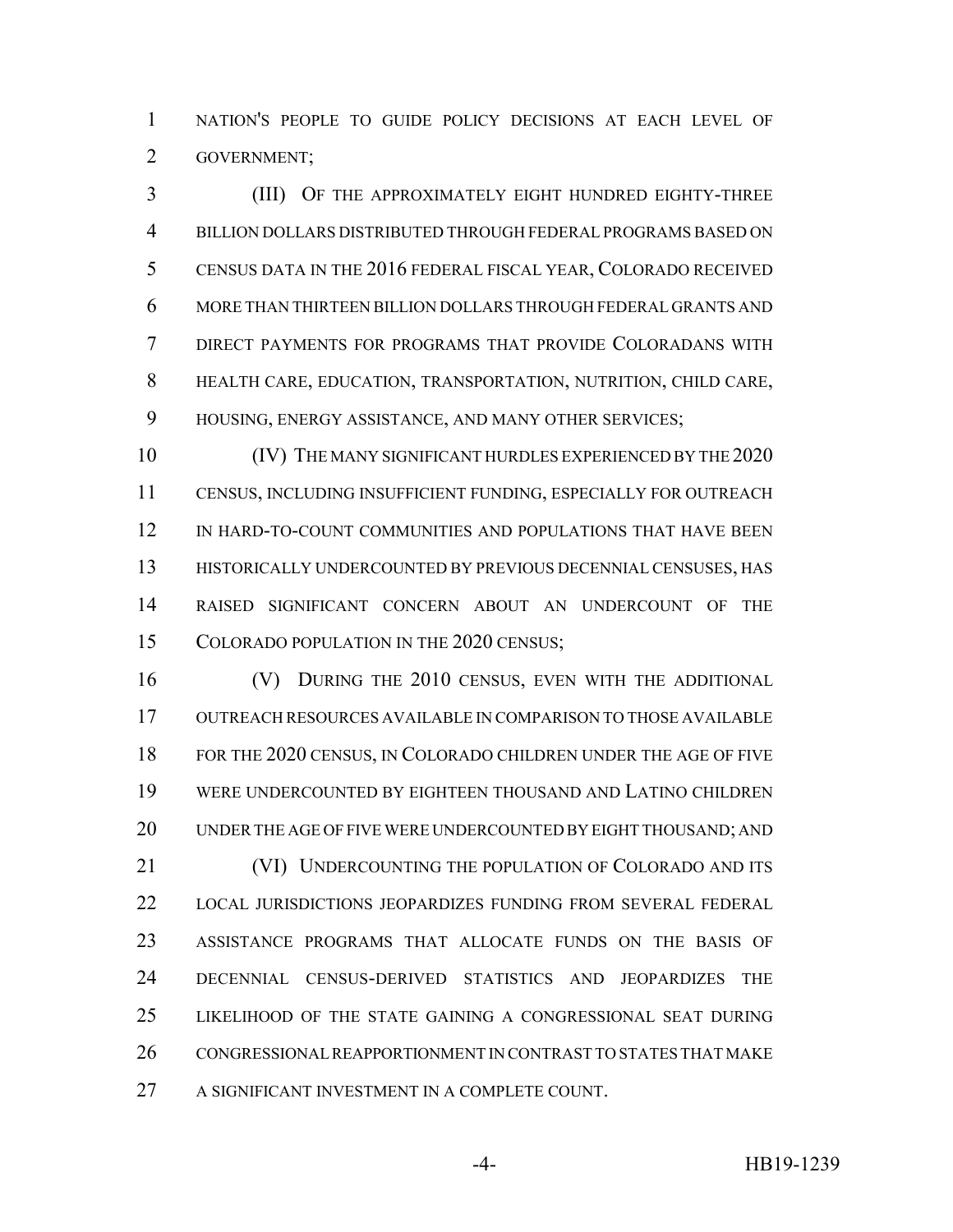(b) THE GENERAL ASSEMBLY FURTHER FINDS AND DECLARES THAT:

2 (I) THE FUTURE PROSPERITY AND WELL-BEING OF THE STATE DEPEND ON THE QUALITY OF THE INFORMATION COLLECTED BY THE CENSUS BUREAU ABOUT OUR POPULATION AND INFRASTRUCTURE.CENSUS DATA GUIDES A WIDE RANGE OF DECISIONS MADE IN THE PUBLIC AND PRIVATE SECTORS THAT AFFECT THE LIVES OF ALL COLORADANS; AND

 (II) BASED ON A REPORT BY THE COLORADO FISCAL INSTITUTE THAT CALCULATED THE MONEY NECESSARY TO CONDUCT OUTREACH TO THE ONE MILLION FIVE HUNDRED THOUSAND HARD-TO-COUNT INDIVIDUALS IN THE STATE, A TWELVE MILLION DOLLAR INVESTMENT IN A GRANT PROGRAM WOULD ALLOW THE STATE TO ALLOCATE RESOURCES, THROUGH GRANTS TO LOCAL GOVERNMENTS, INTERGOVERNMENTAL AGENCIES, COUNCILS OF GOVERNMENT, AND NONPROFIT ORGANIZATIONS, TO HARD-TO-COUNT COMMUNITIES IN COLORADO TO INCREASE THE RESPONSE RATE AND ACCURACY OF THE 2020 CENSUS IN COLORADO.

 (2) **Definitions.** AS USED IN THIS SECTION, UNLESS THE CONTEXT OTHERWISE REQUIRES:

 (a) "2020 CENSUS" MEANS THE DECENNIAL CENSUS CONDUCTED BY THE FEDERAL UNITED STATES CENSUS BUREAU IN 2020 TO DETERMINE THE 20 NUMBER OF PEOPLE LIVING IN THE UNITED STATES.

 (b) "COMMITTEE" MEANS THE 2020 CENSUS OUTREACH GRANT PROGRAM COMMITTEE CREATED IN SUBSECTION (5) OF THIS SECTION.

 (c) "DEPARTMENT" MEANS THE DEPARTMENT OF LOCAL AFFAIRS. 24 (d) "DIVISION" MEANS THE DIVISION OF LOCAL GOVERNMENT

CREATED IN THE DEPARTMENT.

 (e) "ELIGIBLE RECIPIENT" MEANS AN ENTITY THAT IS ELIGIBLE TO RECEIVE A GRANT THROUGH THE GRANT PROGRAM AND INCLUDES LOCAL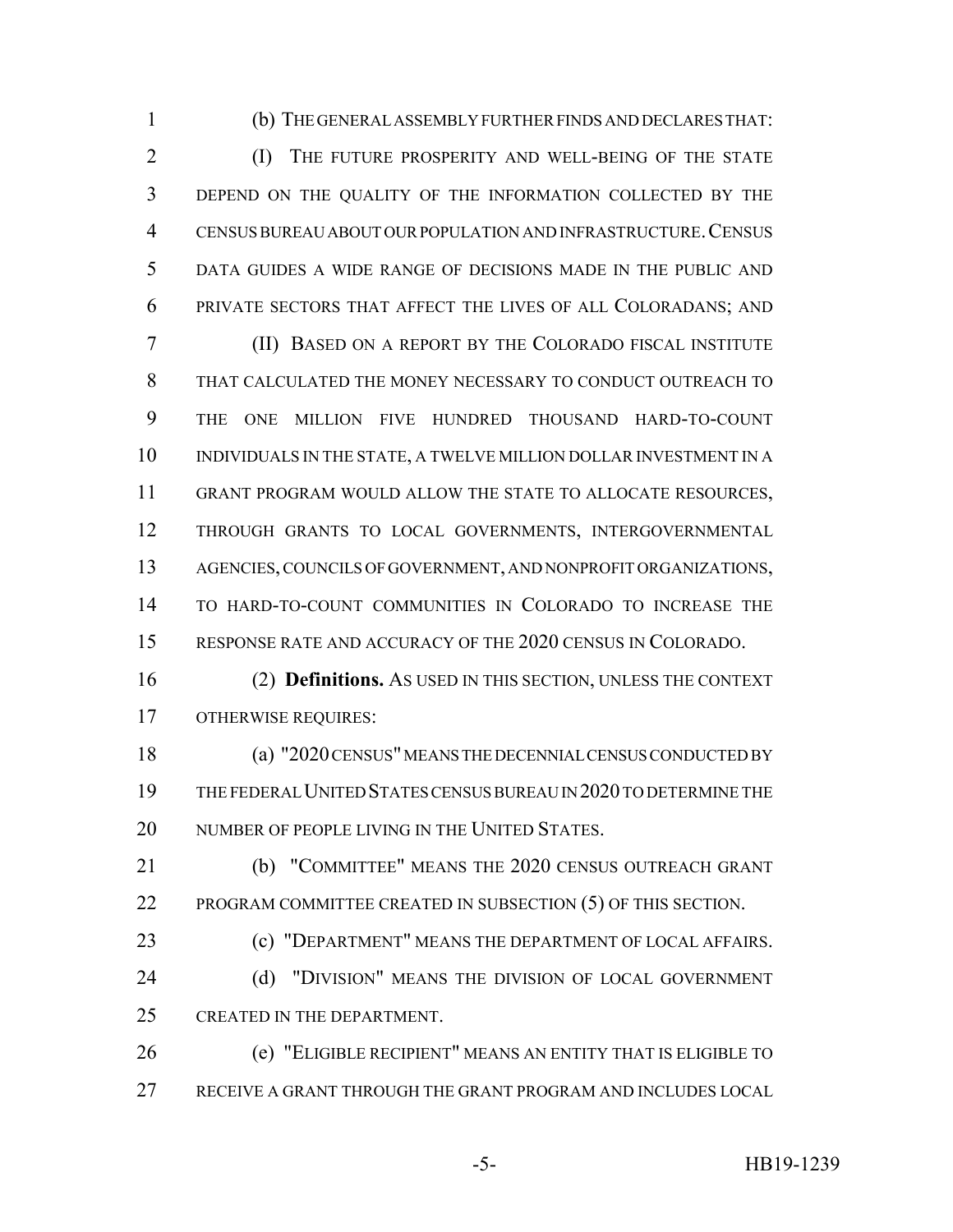GOVERNMENTS, INTERGOVERNMENTAL AGENCIES, COUNCILS OF GOVERNMENT, HOUSING AUTHORITIES, SCHOOL DISTRICTS, AND NONPROFIT ORGANIZATIONS.

 (f) "GRANT PROGRAM" MEANS THE 2020 CENSUS OUTREACH GRANT PROGRAM CREATED IN SUBSECTION (3) OF THIS SECTION.

 (g) "HARD-TO-COUNT COMMUNITIES" MEANS COMMUNITIES AND POPULATIONS THAT HAVE BEEN HISTORICALLY UNDERCOUNTED BY PREVIOUS DECENNIAL CENSUSES, INCLUDING, BUT NOT NECESSARILY LIMITED TO, CHILDREN UNDER FIVE YEARS, RACIAL AND ETHNIC MINORITIES, COMMUNITIES OF COLOR,AMERICAN INDIANS AND ALASKAN NATIVES, PEOPLE WITH DISABILITIES, PEOPLE WITH LOW INCOMES, IMMIGRANTS, PEOPLE WHO SPEAK AND UNDERSTAND LIMITED AMOUNTS OF ENGLISH, PEOPLE LIVING IN RURAL AREAS OF THE STATE, PEOPLE IN THE STATE WITHOUT SUFFICIENT INTERNET ACCESS, ADULTS AGE SIXTY OR OVER, AND PEOPLE WHO ARE TRANSIENT OR HOMELESS.

 (h) "NONPROFIT ORGANIZATION" MEANS A TAX-EXEMPT CHARITABLE OR SOCIAL WELFARE ORGANIZATION OPERATING UNDER 18 SECTION 501 (c)(3) OR 501 (c)(4) OF TITLE 26 OF THE UNITED STATES CODE, THE FEDERAL "INTERNAL REVENUE CODE OF 1986", AS AMENDED. (3) **2020 census outreach grant program creation.** (a) THERE 21 IS HEREBY CREATED IN THE DIVISION THE 2020 CENSUS OUTREACH GRANT PROGRAM TO PROVIDE GRANTS TO ELIGIBLE RECIPIENTS TO SUPPORT THE ACCURATE COUNTING OF THE POPULATION OF THE STATE FOR THE 2020 CENSUS.

 (b) THE DEPARTMENT, IN COORDINATION WITH THE COMMITTEE, SHALL IMPLEMENT AND ADMINISTER THE GRANT PROGRAM AND SHALL AWARD GRANTS AS PROVIDED IN THIS SECTION, SUBJECT TO AVAILABLE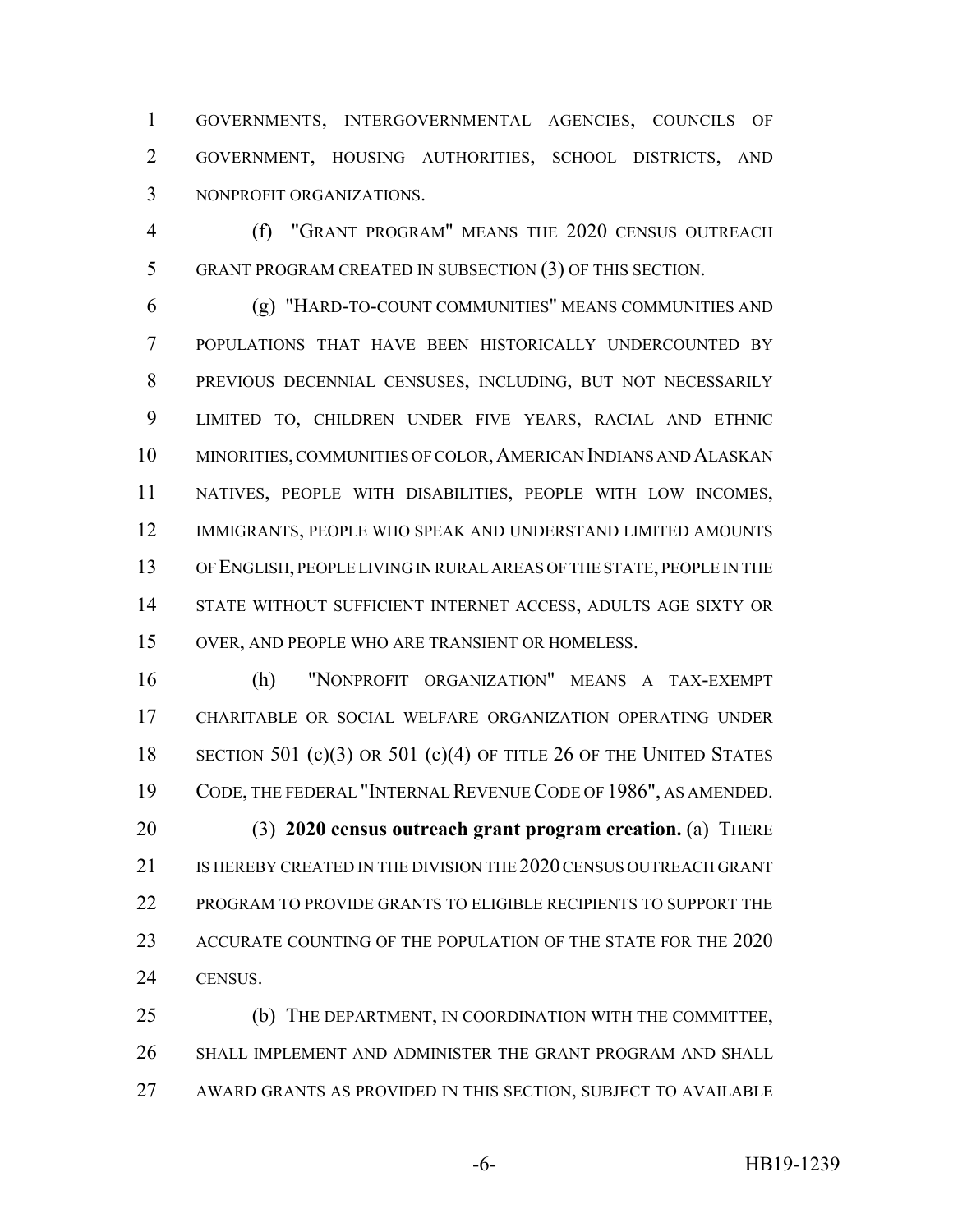APPROPRIATIONS.GRANTS SHALL BE PAID FROM MONEY APPROPRIATED TO THE DEPARTMENT FOR THE GRANT PROGRAM AS PROVIDED IN SUBSECTION (8)(a) OF THIS SECTION AND FROM ANY GIFTS, GRANTS, OR DONATIONS RECEIVED BY THE DEPARTMENT FOR THE PURPOSES OF THE GRANT PROGRAM PURSUANT TO SUBSECTION (8)(b) OF THIS SECTION.

 (c) THE DEPARTMENT SHALL DEVELOP POLICIES AND PROCEDURES TO IMPLEMENT AND ADMINISTER THE GRANT PROGRAM. AT A MINIMUM, THE POLICIES MUST SPECIFY THE TIME FRAMES FOR APPLYING FOR GRANTS, THE FORM OF THE GRANT PROGRAM APPLICATION, AND THE CONTENTS OF THE REPORT REQUIRED BY ELIGIBLE RECIPIENTS THAT RECEIVED GRANT 11 MONEY PURSUANT TO SUBSECTION (7)(a) OF THIS SECTION.

12 (d) THE DEPARTMENT SHALL IMPLEMENT AND ADMINISTER THE GRANT PROGRAM WITHIN ITS EXISTING RESOURCES.

 (4) **Purposes for which grant money may be used.** ELIGIBLE RECIPIENTS MAY USE THE MONEY RECEIVED THROUGH THE GRANT 16 PROGRAM FOR THE FOLLOWING PURPOSES:

 (a) TO CONDUCT 2020 CENSUS OUTREACH, EDUCATION, AND PROMOTION TO FOCUS ON HARD-TO-COUNT COMMUNITIES IN THE STATE AND TO INCREASE THE SELF-RESPONSE RATE AND ACCURACY OF THE 2020 CENSUS IN THE STATE; OR

 (b) TO FURTHER AWARD GRANT MONEY TO OTHER LOCAL GOVERNMENTS, INTERGOVERNMENTAL AGENCIES, COUNCILS OF GOVERNMENT, HOUSING AUTHORITIES, SCHOOL DISTRICTS, OR NONPROFIT ORGANIZATIONS, SO LONG AS THE GRANT MONEY WILL BE USED FOR THE 25 PURPOSES SPECIFIED IN SUBSECTION  $(4)(a)$  OF THIS SECTION.

 (5) **2020 census outreach grant program committee.** (a) THE 2020 CENSUS OUTREACH GRANT PROGRAM COMMITTEE IS CREATED IN THE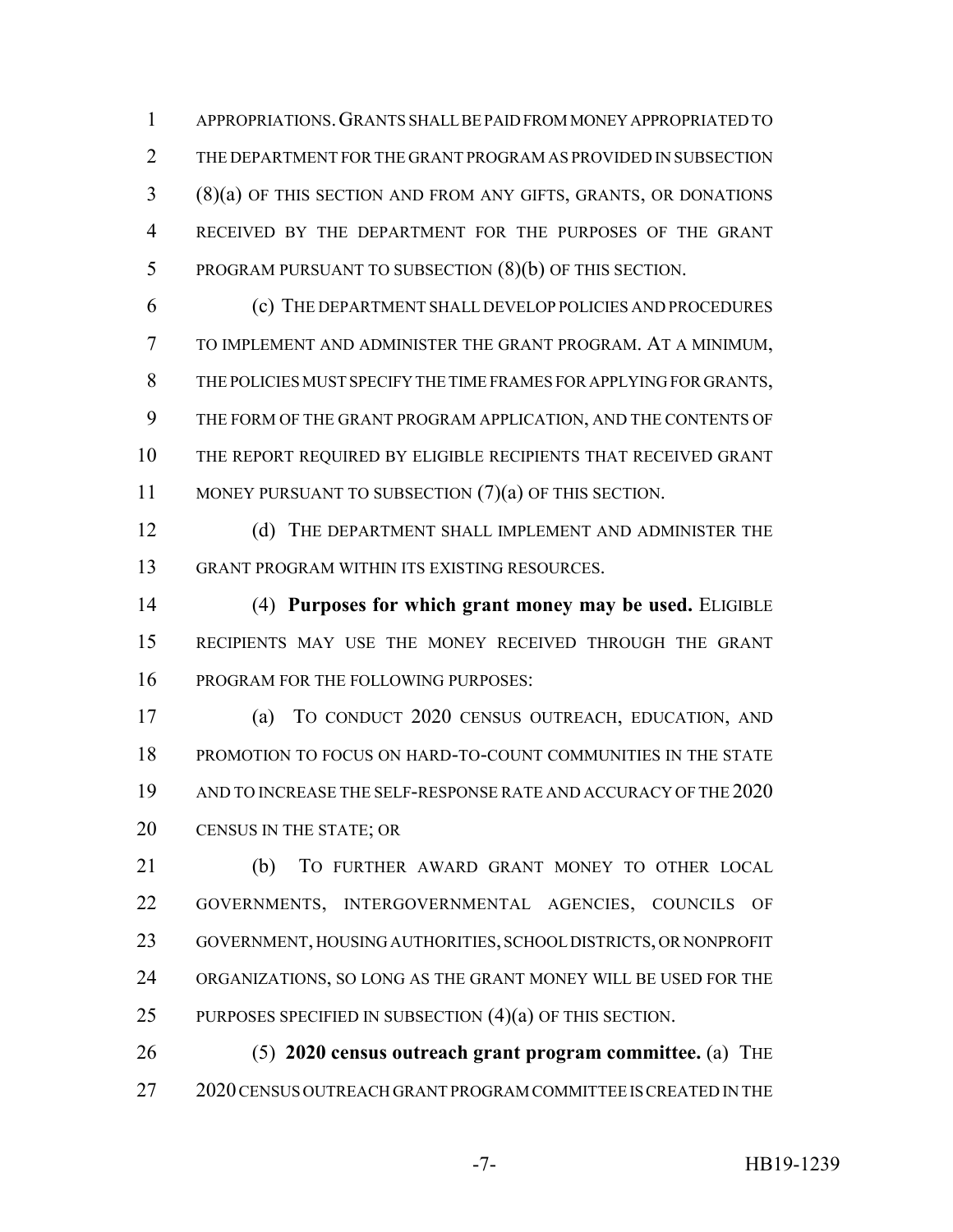DEPARTMENT TO MAKE RECOMMENDATIONS TO THE DEPARTMENT REGARDING THE POLICIES AND PROCEDURES DEVELOPED PURSUANT TO SUBSECTION (3)(c) OF THIS SECTION, TO REVIEW GRANT APPLICATIONS, AND TO MAKE RECOMMENDATIONS TO THE EXECUTIVE DIRECTOR OF THE DEPARTMENT REGARDING WHICH APPLICATIONS TO APPROVE FOR A GRANT AWARD. THE COMMITTEE CONSISTS OF SEVEN MEMBERS WHO SHALL BE APPOINTED BY JUNE 1, 2019, AS FOLLOWS:

 (I) THE SPEAKER OF THE HOUSE OF REPRESENTATIVES, THE PRESIDENT OF THE SENATE, AND THE MINORITY LEADERS OF THE HOUSE OF REPRESENTATIVES AND THE SENATE SHALL EACH APPOINT ONE COMMITTEE MEMBER; AND

(II) THE GOVERNOR SHALL APPOINT THREE COMMITTEE MEMBERS.

 (b) IN MAKING APPOINTMENTS TO THE COMMITTEE, THE ELECTED OFFICIALS MAKING THE APPOINTMENTS SHALL ATTEMPT TO APPOINT COMMITTEE MEMBERS THAT REFLECT THE GEOGRAPHIC AND DEMOGRAPHIC DIVERSITY OF THE STATE AND SHALL ATTEMPT TO INCLUDE MEMBERS OF DIVERSE POLITICAL, RACIAL, CULTURAL, INCOME, AND ABILITY GROUPS. IN ADDITION, THE ELECTED OFFICIALS MAKING THE APPOINTMENTS SHALL ENSURE THAT HIS OR HER APPOINTEE OR APPOINTEES HAVE NOT, WITHIN THE LAST FIVE YEARS, WORKED FOR OR SERVED ON THE BOARD OF ANY ELIGIBLE RECIPIENT THAT WILL LIKELY APPLY FOR A GRANT THROUGH THE GRANT PROGRAM. ANY ELIGIBLE RECIPIENT FOR WHICH A COMMITTEE MEMBER HAS WORKED OR SERVED ON THE BOARD IN THE LAST FIVE YEARS IS DISQUALIFIED FROM APPLYING FOR 25 A GRANT THROUGH THE GRANT PROGRAM.

**(c)** IF FOR ANY REASON THERE IS A VACANCY ON THE COMMITTEE AFTER JUNE 15, 2019, THE GOVERNOR SHALL FILL THE VACANCY AS SOON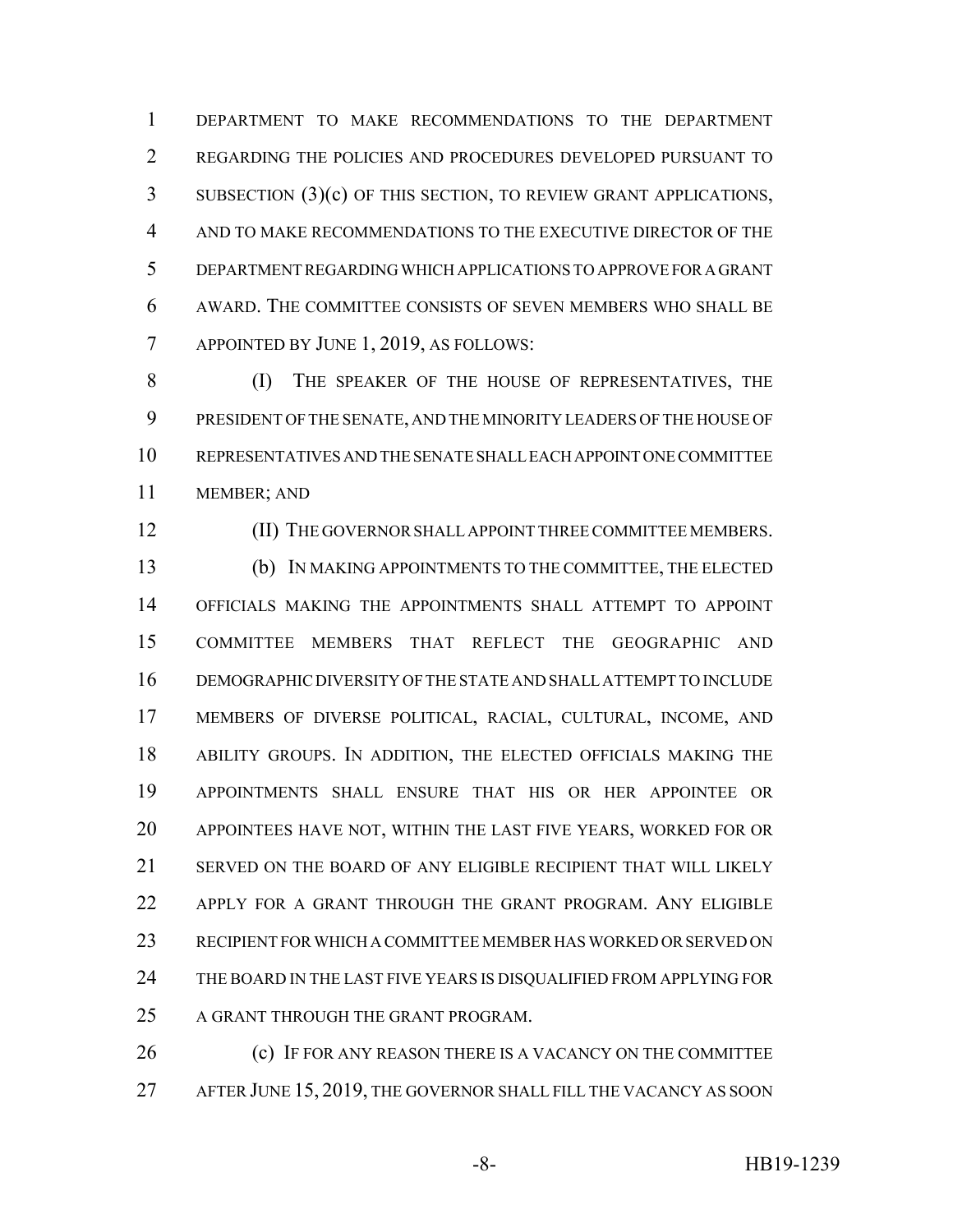AS POSSIBLE.

2 (d) THE GOVERNOR SHALL SELECT ONE PERSON TO SERVE AS THE CHAIR OF THE COMMITTEE.

 (e) THE COMMITTEE SHALL HOLD ITS FIRST MEETING NO LATER THAN JULY 1, 2019.

 (f) MEMBERS OF THE COMMITTEE SHALL NOT RECEIVE COMPENSATION; EXCEPT THAT THE MEMBERS OF THE COMMITTEE WHO RESIDE MORE THAN FIFTY MILES FROM THE LOCATION OF A COMMITTEE HEARING ARE ENTITLED TO RECEIVE THE SAME PER DIEM COMPENSATION AND REIMBURSEMENT OF EXPENSES AS THOSE PROVIDED FOR MEMBERS OF BOARDS AND COMMISSIONS PURSUANT TO SECTION 24-34-102 (13) AND FOR EXPENSES INCURRED IN TRAVELING TO AND FROM THE MEETINGS OF THE COMMITTEE, INCLUDING ANY REQUIRED DEPENDENT OR ATTENDANT TRAVEL, FOOD, AND LODGING. MEMBERS OF THE COMMITTEE ARE ALSO ENTITLED TO BE REIMBURSED FOR ANY EXPENSES RELATED TO DEPENDENT OR ATTENDANT CARE NECESSARY TO SUPPORT THEIR PARTICIPATION IN A COMMITTEE HEARING.

 (g) THE CHAIR OF THE COMMITTEE SHALL ENSURE THAT AT EVERY MEETING OF THE COMMITTEE THERE IS AN OPPORTUNITY FOR PUBLIC COMMENT, INCLUDING PUBLIC COMMENTS SUBMITTED VIA THE INTERNET. THE CHAIR OF THE COMMITTEE SHALL SOLICIT INPUT ONLINE OR IN PERSON 22 AT COMMITTEE MEETINGS BEFORE AND DURING THE PROCESS THROUGH WHICH THE COMMITTEE MAKES RECOMMENDATIONS TO THE DEPARTMENT REGARDING GRANT RECIPIENTS.

25 (h) ON OR BEFORE AUGUST 15, 2019, THE COMMITTEE SHALL NOTIFY THE PUBLIC OF THE GRANT PROGRAM.

(6) **Grant applications and awards.** (a) TO RECEIVE A GRANT,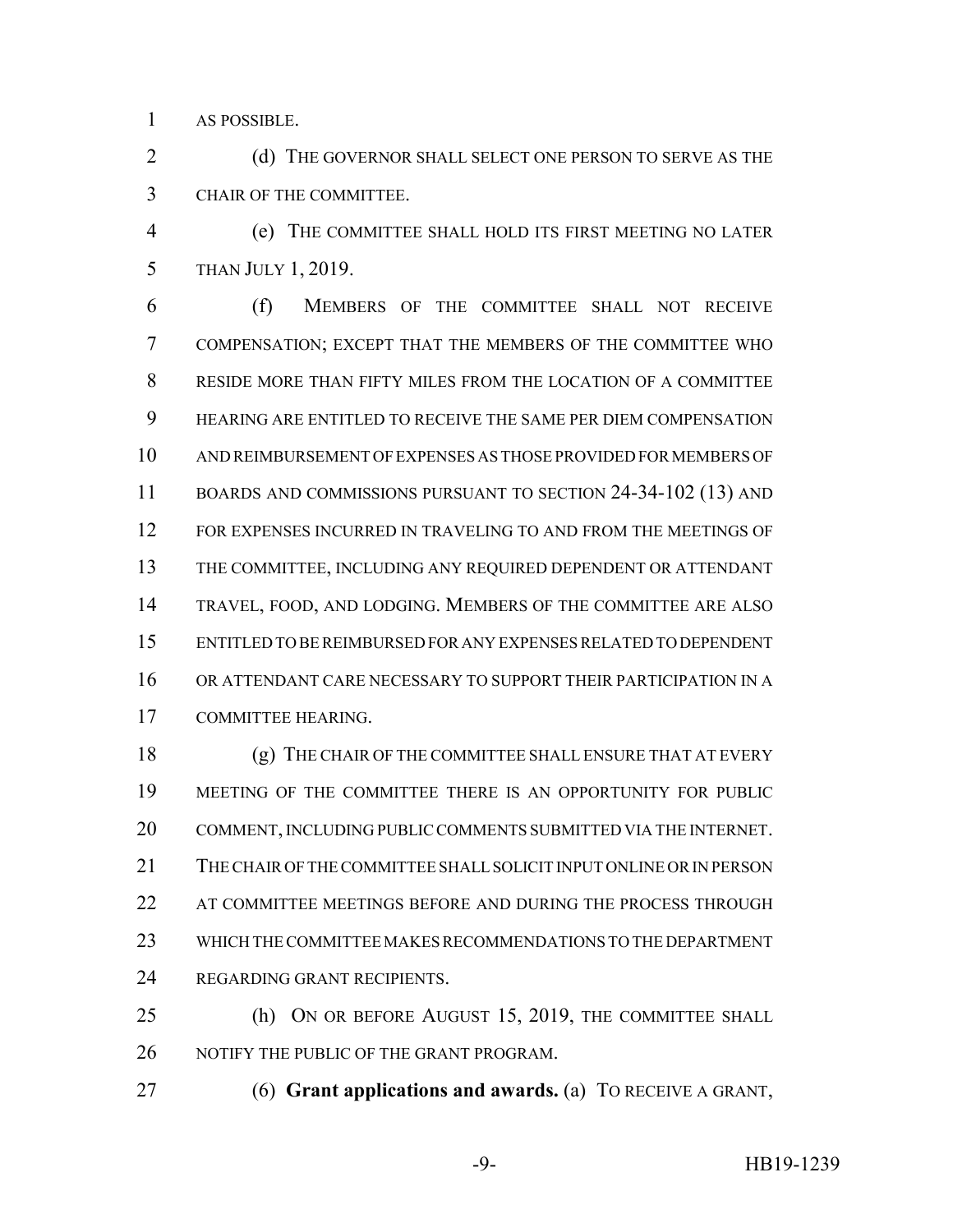AN ELIGIBLE RECIPIENT MUST SUBMIT AN APPLICATION TO THE DEPARTMENT IN ACCORDANCE WITH THE POLICIES AND PROCEDURES DEVELOPED BY THE DEPARTMENT.AT A MINIMUM THE APPLICATION MUST INCLUDE THE FOLLOWING INFORMATION:

 (I) A DESCRIPTION OF HOW THE ELIGIBLE RECIPIENT'S CURRENT CAPACITY FOR OUTREACH AND COMMUNITY ENGAGEMENT ENABLES IT TO INCREASE THE SELF-RESPONSE RATE AND ACCURACY OF THE 2020 CENSUS IN THE STATE, SPECIFICALLY IN HARD-TO-COUNT COMMUNITIES, 9 INCLUDING OUTREACH, EDUCATION, AND PROMOTION EFFORTS;

 (II) A DESCRIPTION OF HOW THE ELIGIBLE RECIPIENT PLANS TO USE GRANT MONEY TO INCREASE THE RESPONSE RATE AND ACCURACY OF THE 12 2020 CENSUS IN THE STATE;

 (III) THE WAYS IN WHICH THE ELIGIBLE RECIPIENT WILL USE GRANT MONEY TO IMPROVE SELF-RESPONSE RATES IN THE 2020 CENSUS IN HARD-TO-COUNT COMMUNITIES IN THE STATE; AND

 (IV) WHETHER THE ELIGIBLE RECIPIENT PLANS TO USE GRANT MONEY TO FURTHER GRANT AWARDS TO OTHER ENTITIES, AND, IF APPLICABLE, THE NATURE OF THE WORK OF THOSE ENTITIES AND THE AMOUNT OF THE GRANT MONEY THE ELIGIBLE RECIPIENT INTENDS TO 20 RETAIN TO COVER ITS ADMINISTRATIVE COSTS.

 (b) THE COMMITTEE SHALL REVIEW THE APPLICATIONS RECEIVED PURSUANT TO THIS SECTION AND SHALL MAKE RECOMMENDATIONS TO THE EXECUTIVE DIRECTOR OF THE DEPARTMENT REGARDING WHICH GRANT APPLICATIONS TO APPROVE. THE EXECUTIVE DIRECTOR OF THE DEPARTMENT SHALL HAVE SOLE DISCRETION IN MAKING THE GRANT 26 AWARDS. IN DEVELOPING ITS RECOMMENDATIONS THE COMMITTEE SHALL CONSIDER: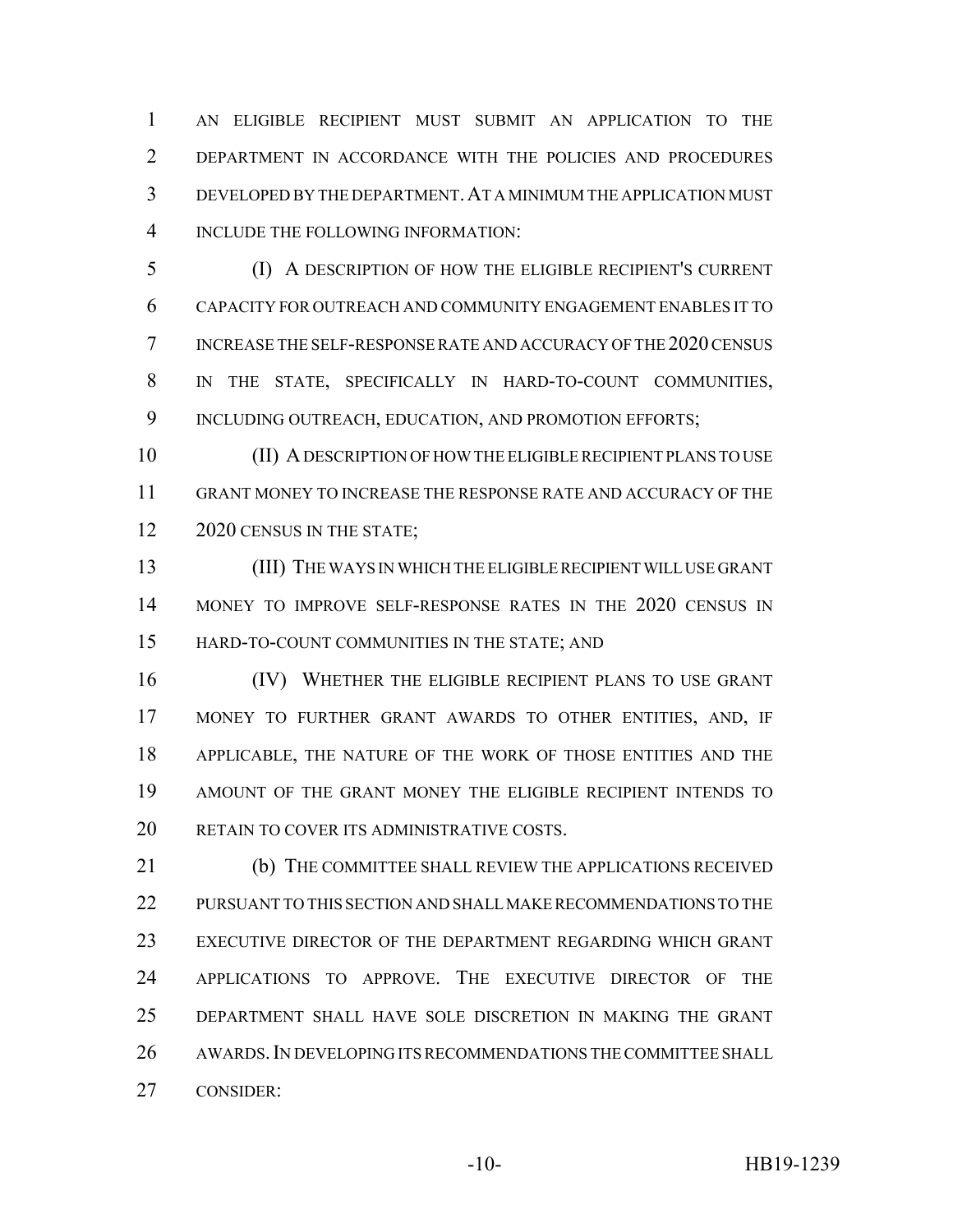(I) WHETHER THE ELIGIBLE RECIPIENT WILL BE CONDUCTING OUTREACH IN HARD-TO-COUNT COMMUNITIES IN THE STATE; AND

 (II) THE SIZE AND GEOGRAPHIC AND DEMOGRAPHIC DIVERSITY OF THE HARD-TO-COUNT COMMUNITIES IN THE STATE IN WHICH OUTREACH, EDUCATION, AND PROMOTION OF THE 2020 CENSUS WILL OCCUR AS PROVIDED BY ALL ELIGIBLE RECIPIENTS THAT RECEIVE GRANT MONEY.

 (c) SUBJECT TO AVAILABLE APPROPRIATIONS, THE EXECUTIVE DIRECTOR OF THE DEPARTMENT SHALL AWARD GRANTS FOR THE PURPOSES 9 SPECIFIED IN THIS SECTION ON OR BEFORE NOVEMBER 1, 2019. THE EXECUTIVE DIRECTOR OF THE DEPARTMENT SHALL DISTRIBUTE THE GRANT MONEY TO ELIGIBLE RECIPIENTS THAT WERE AWARDED GRANTS WITHIN THIRTY DAYS AFTER THE GRANTS ARE AWARDED.

 (d) ANY ELIGIBLE RECIPIENT THAT IS AWARDED A GRANT PURSUANT TO THIS SECTION SHALL NOTIFY THE COUNTY IN WHICH THE ELIGIBLE RECIPIENT IS SITUATED OF THE GRANT AWARD.

 (7) **Reporting requirements.** (a) ON OR BEFORE MAY 1, 2021, EACH ELIGIBLE RECIPIENT THAT RECEIVED A GRANT THROUGH THE GRANT PROGRAM SHALL SUBMIT A REPORT AND SUPPORTING DOCUMENTATION OF ELIGIBLE EXPENDITURES TO THE DEPARTMENT INCLUDING INFORMATION TO BE DETERMINED BY THE DIRECTOR OF THE DIVISION PURSUANT TO THE 21 POLICIES AND PROCEDURES DEVELOPED PURSUANT TO SUBSECTION (3)(c) 22 OF THIS SECTION. IF AN ELIGIBLE RECIPIENT USED GRANT MONEY TO MAKE GRANTS TO OTHER ENTITIES, THE ELIGIBLE RECIPIENT SHALL INCLUDE IN THE REPORT THE AMOUNT OF GRANT MONEY IT USED FOR ITS ADMINISTRATIVE COSTS IN MAKING ADDITIONAL GRANTS.

**(b)** ON OR BEFORE JANUARY 1, 2023, THE DEPARTMENT SHALL SUBMIT A REPORT TO THE LOCAL GOVERNMENT COMMITTEES OF THE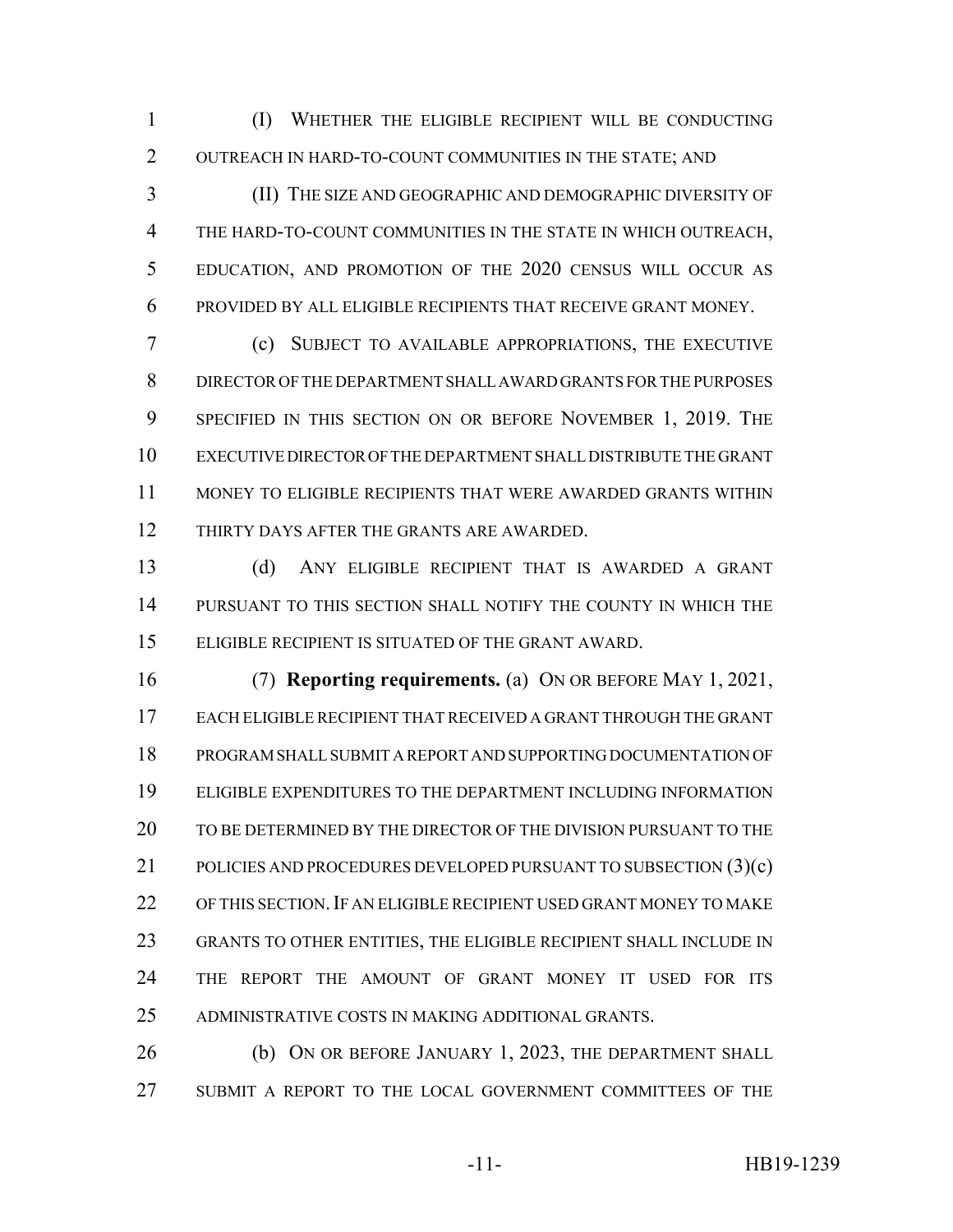SENATE AND THE HOUSE OF REPRESENTATIVES, OR ANY SUCCESSOR COMMITTEES, AND TO THE GOVERNOR REGARDING THE 2020 CENSUS OUTREACH, EDUCATION, AND PROMOTION CONDUCTED THROUGH THE GRANT PROGRAM. AT A MINIMUM THE REPORT MUST INCLUDE:

 (I) A LIST OF ELIGIBLE RECIPIENTS THAT RECEIVED GRANTS AND THE AMOUNT OF THE GRANT AWARDED TO EACH ELIGIBLE RECIPIENT;

 (II) THE POPULATION ON WHICH EACH ELIGIBLE RECIPIENT THAT RECEIVED A GRANT FOCUSED ITS 2020 CENSUS OUTREACH USING GRANT MONEY;

10 (III) COLORADO'S SELF-RESPONSE RATE IN THE 2020 CENSUS;

(IV) LESSONS LEARNED FROM 2020 CENSUS OUTREACH; AND

**(V) A RECOMMENDED TIME LINE FOR THE STATE'S INVOLVEMENT** 13 IN THE 2030 CENSUS OUTREACH.

 (8) **Sources of grant money.** (a) FOR THE 2019-20 FISCAL YEAR, THE GENERAL ASSEMBLY SHALL APPROPRIATE TWELVE MILLION DOLLARS TO THE DEPARTMENT TO AWARD GRANTS TO ELIGIBLE RECIPIENTS FOR THE PURPOSES OF THE GRANT PROGRAM SPECIFIED IN THIS SECTION. ANY UNEXPENDED AND UNENCUMBERED MONEY FROM THE APPROPRIATION REMAINS AVAILABLE FOR EXPENDITURE BY THE DEPARTMENT FOR THE PURPOSES OF THIS SECTION IN THE NEXT FISCAL YEAR WITHOUT FURTHER APPROPRIATION.

 (b) THE DEPARTMENT MAY SOLICIT, ACCEPT, AND EXPEND GIFTS, GRANTS, OR DONATIONS FROM PRIVATE OR PUBLIC SOURCES FOR THE PURPOSES OF THIS SECTION.

 (9) **Repeal.** THIS SECTION IS REPEALED, EFFECTIVE JULY 1, 2022. **24-32-126. Strategic action plan for upcoming decennial census.** ON OR BEFORE MAY 1, 2026, AND ON OR BEFORE MAY 1 EVERY